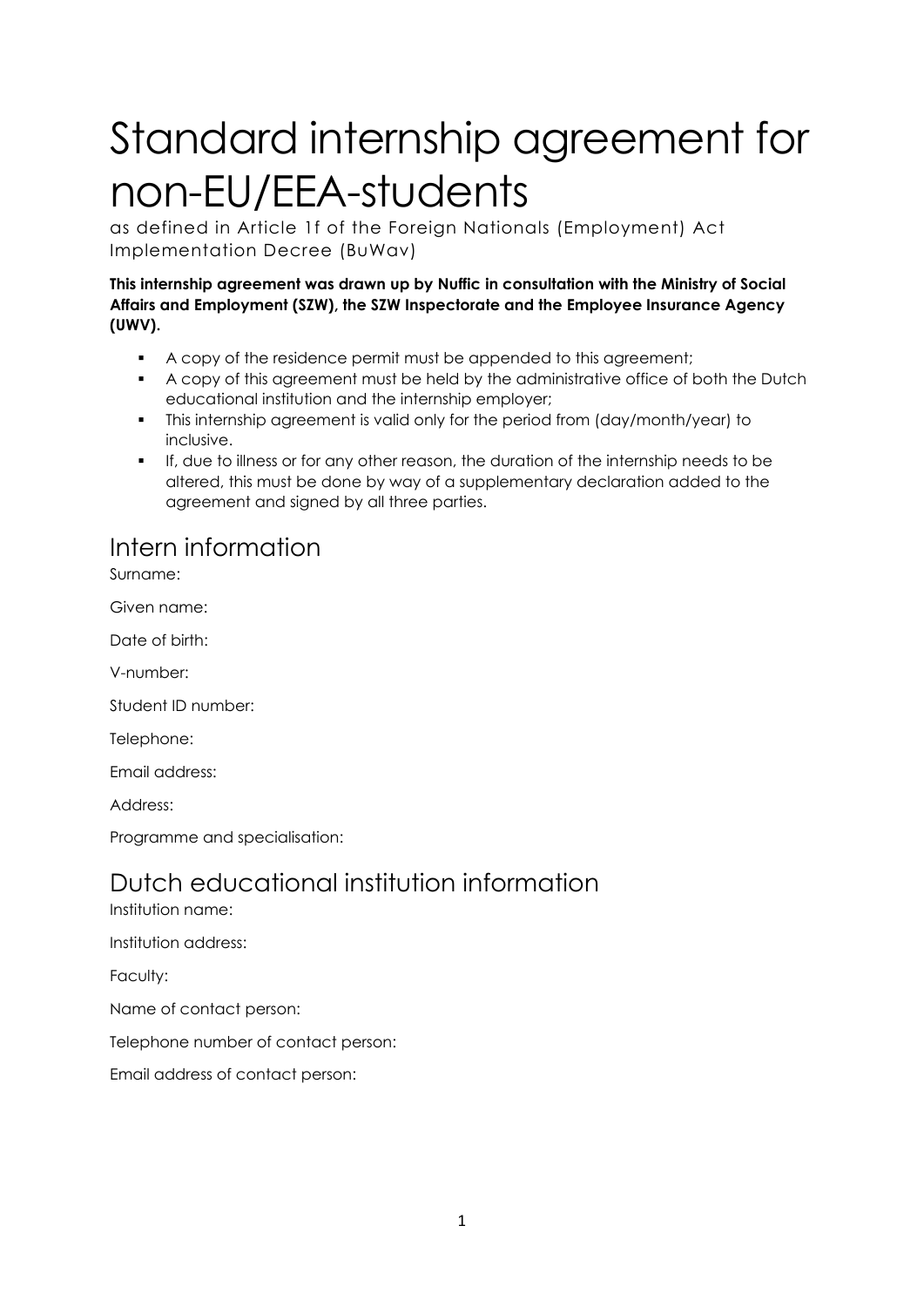## Internship employer information

Name of internship employer:

Address of internship employer:

Name of contact person:

Telephone number of contact person:

Email address:

## Internship agreement

#### Article 1: Intern's right of residence

The non-EU/EEA intern hereby declares that he/she:

- 1. is enrolled as a student at a Dutch educational institution for the duration of this agreement;
- 2. holds a valid residence permit for study purposes4 covering the period of the internship at a minimum.

The Dutch educational institution, the internship employer and the intern have agreed as follows:

#### Article 2: Duration of internship

- The internship period will run from --/--/---- (day/month/year) to --/--/----(day/month/year) inclusive.
- The internship will be for ... hours per week.

#### Article 3: Purpose of internship

The purpose of this internship is to enable the student to gain experience in the practical application of the theoretical knowledge that he or she has already acquired and to obtain new knowledge and skills. The annex sets out the tasks, responsibilities and learning objectives, in keeping with the level and competences of the intern. This agreement is therefore not an employment contract; the key focus of this internship is learning, not work.5

#### Article 4: Remuneration

The intern will receive internship pay by the internship employer.

- $\Box$  Yes, this will amount to  $\epsilon$  ----,- per ...
- $\Box$  No.

The intern will receive a travel allowance.

- Yes, this will amount to € ----,- per …
- $\square$  No.

For any reimbursement of travel and/or accommodation expenses,

- $\Box$  the corresponding rules of the internship employer apply.
- $\Box$  the corresponding rules of the internship employer do not apply.

\*If you are doing an internship for which you are paid at least as much as the Dutch minimum wage, you are required to obtain Dutch basic health insurance. More information on the Dutch minimum wage:<https://www.rijksoverheid.nl/onderwerpen/minimumloon>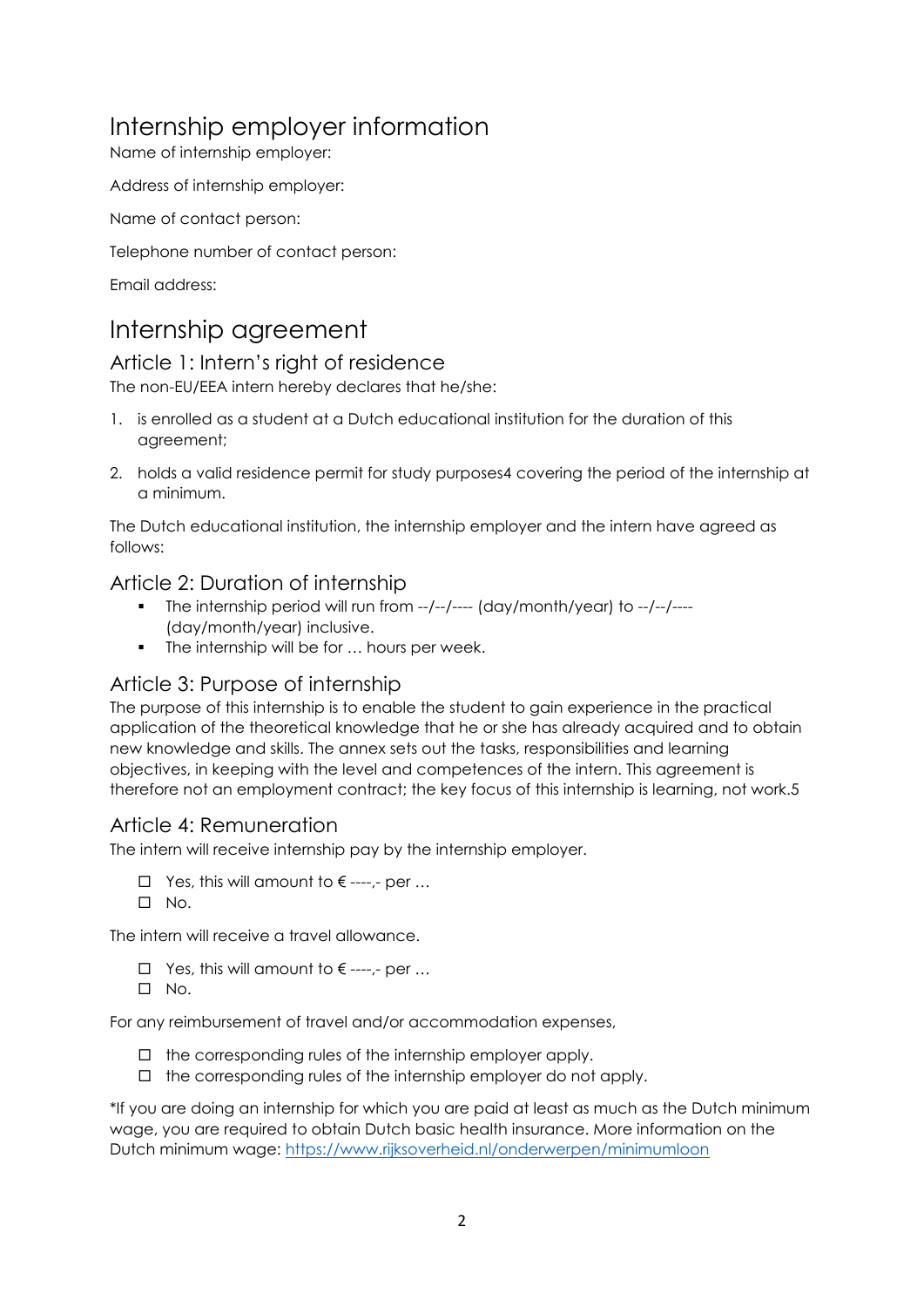#### Article 5: Working hours and leave

- As a starting point, the working week shall be … hours per week, averaged over the whole year.
- The working hours are from ... to ...
- The intern is entitled to ... days' leave.

#### Article 6: Agreed arrangements

- The intern will abide by all rules of the internship employer.
- The internship employer will provide the intern with the necessary facilities to perform his/her tasks and achieve the learning objectives.
- **The intern will be bound to secrecy with respect to his or her activities during the** internship if the internship employer so requests.
- The written report will be presented to the internship employer before being submitted to the Dutch educational institution.

#### Article 7: Disputes

The intern will approach the internship employer first in the event of a dispute. If the dispute cannot be resolved amicably between the internship employer and the intern, it will be taken to the Dutch educational institution, which will seek to find a solution acceptable to all parties.

#### Article 8: Supervision and evaluation

- The Dutch educational institution and the internship employer will both appoint internship supervisors who will be responsible for supervising the intern.
- If problems arise, the two internship supervisors will contact each other.
- **There will be an interim evaluation and a final evaluation. The parties will agree on** what shape these evaluations will take.
- At the end of the internship, the Dutch educational institution will require a report from the intern. The requirements of the report will be known by the student before the internship begins. The internship employer will be presented with a copy of this report.
- The internship employer will present the intern with an evaluation of his/her internship.

#### Article 9: End and termination of the internship

- 1. The internship will end:
	- **•** at the end of the period specified in Article 2;
	- if the intern terminates his/her studies at the Dutch educational institution;
	- **i** if all parties agree to terminate the internship;
	- **i** if the intern dies;
	- **in the event of the bankruptcy, suspension of payments to or dissolution of the** internship employer.
- 2. The internship employer may terminate this agreement, after hearing from the intern and the Dutch educational institution:
	- if the internship supervisor establishes that the intern is not following the rules of the internship employer or the instructions of the internship supervisor;
	- **•** if the intern does not comply with the secrecy agreement set out in Article 6;
	- if the intern behaves in a way that the internship employer cannot reasonably be asked to accept. The internship employer will inform the Dutch educational institution that the internship has been terminated.
- 3. The Dutch educational institution may terminate this agreement, after hearing from the Dutch educational institution, the intern and the internship employer,